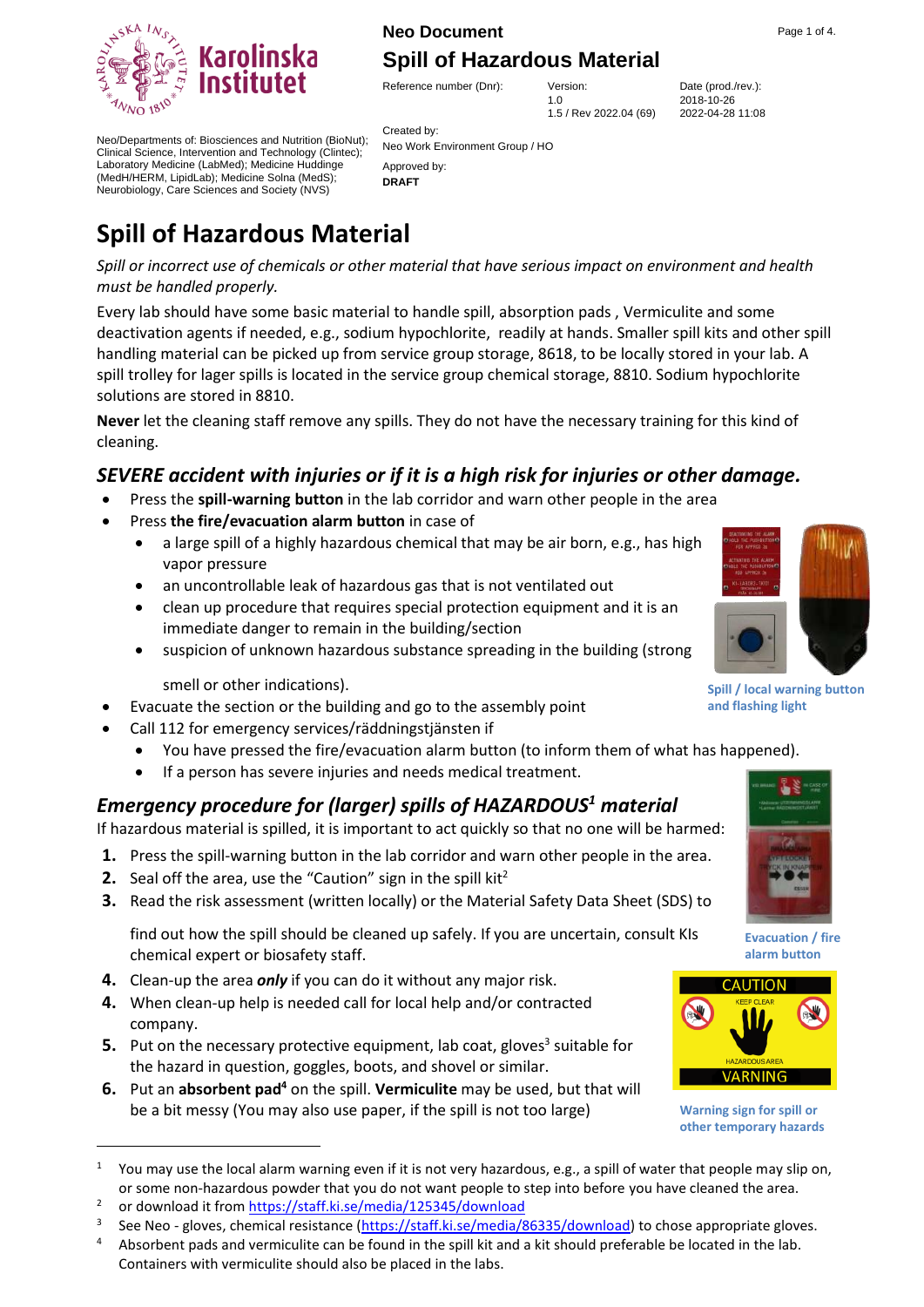#### *Emergency procedure for spills of radioisotope material*

**7.** See the "*[Emergency routines for spills of radioisotope material](https://staff.ki.se/media/146625/download)*" <sup>5</sup> document

#### *Emergency procedure for (larger) spills of hazardous BIOLOGICAL material*

8. Pour disinfectant, e.g sodium hypochlorite<sup>6</sup> (the risk assessment regulates how to decontaminate), on top of the absorbent and **leave it until the biohazard is deactivated**. (By covering the biohazard before pouring deactivating solution on top of it, forming of microdroplets containing biohazards is avoided. Formed microdroplets are airborne, so the hazard may spread over a large area)

#### *Emergency procedure for (larger) spills of hazardous CHEMICALS<sup>7</sup>*

**9.** In some cases a deactivting agent may be needed before cleaning up. The risk assessment regulates how to do a clean up.

#### *Clean-up, labelling and transport*

**10.** Collect the absorbent in a plastic container [\(Figure 1\)](#page-2-0) with a tight lid. Close the lid properly. Or put it in a yellow plastic bag, seal the bag with cable ties and put the bag in a waste box for chemicals [\(Figure 2\)](#page-2-1) or in a yellow bin [\(Figure](#page-2-2) 3) for contigous waste whichever is applicable. Contaminated gloves et cetera can be put in the same container.

Clean the outside of the container so that no person handling it later on get contaminated.

- **11.** Labelling, use appropriate labels, see Containers and labels below *Chemical spill*: Put a label "**Chemical waste**". *Biohazard spill*: Put a label "**Deactivated** *<name of the biohazard>*".
- **12.** Fill in all fields on the label with the text: "Spill of xx" (xx is the name of the chemical/biohazard) and possibly also the text "absorbed in yy" (yy is the name of the absorbent). If a biohazard, the deactivating method should be stated.
- **13.** Ensure that the waste will be collected and transported away.
- **14.** The waste should be handled in accordance with KI rules on waste management.<sup>8</sup>
- **15.** Clean the floor properly. Use water and/or ethanol for this, and if needed some detergent.
- **16.** Report the incident, inform your lab manager and PI and use the web based incident report system, [https://ki.se/en/staff/reporting-incidents.](https://ki.se/en/staff/reporting-incidents)

## *Larger unintentional releases of environmental and health hazardous chemicals to sewers*

See "If Something Happens - [In Case of an Emergency](https://staff.ki.se/media/559/download)"<sup>9</sup> and "Instructions for emergencies such as major [spills and emissions of hazardous chemicals](https://staff.ki.se/media/117265/download)"<sup>10</sup>

<sup>5</sup> Emergency procedure for spills of radioisotope material,  $\frac{https://statf.ki.se/media/146625/download}{\circ}$ 

or other disinfectant you know is suitable for deactivating the organism in the spill

<sup>7</sup> See "Instructions for emergencies such as major spills and emissions of hazardous chemicals", <https://staff.ki.se/media/117265/download>

<sup>8</sup> [KI rules for laboratory waste management](https://staff.ki.se/media/27195/download) [\(https://staff.ki.se/media/27195/download\)](https://staff.ki.se/media/27195/download)

<sup>9</sup> Neo - in case of an emergency[, https://staff.ki.se/media/559/download](https://staff.ki.se/media/559/download) (in [https://staff.ki.se/safety-in-neo\)](https://staff.ki.se/safety-in-neo)

<sup>&</sup>lt;sup>10</sup> Ch. "Major accidental discharge of hazardous chemicals to drains" in "Instructions for emergencies such as major spills and emissions of hazardous chemicals ", <https://staff.ki.se/media/117265/download>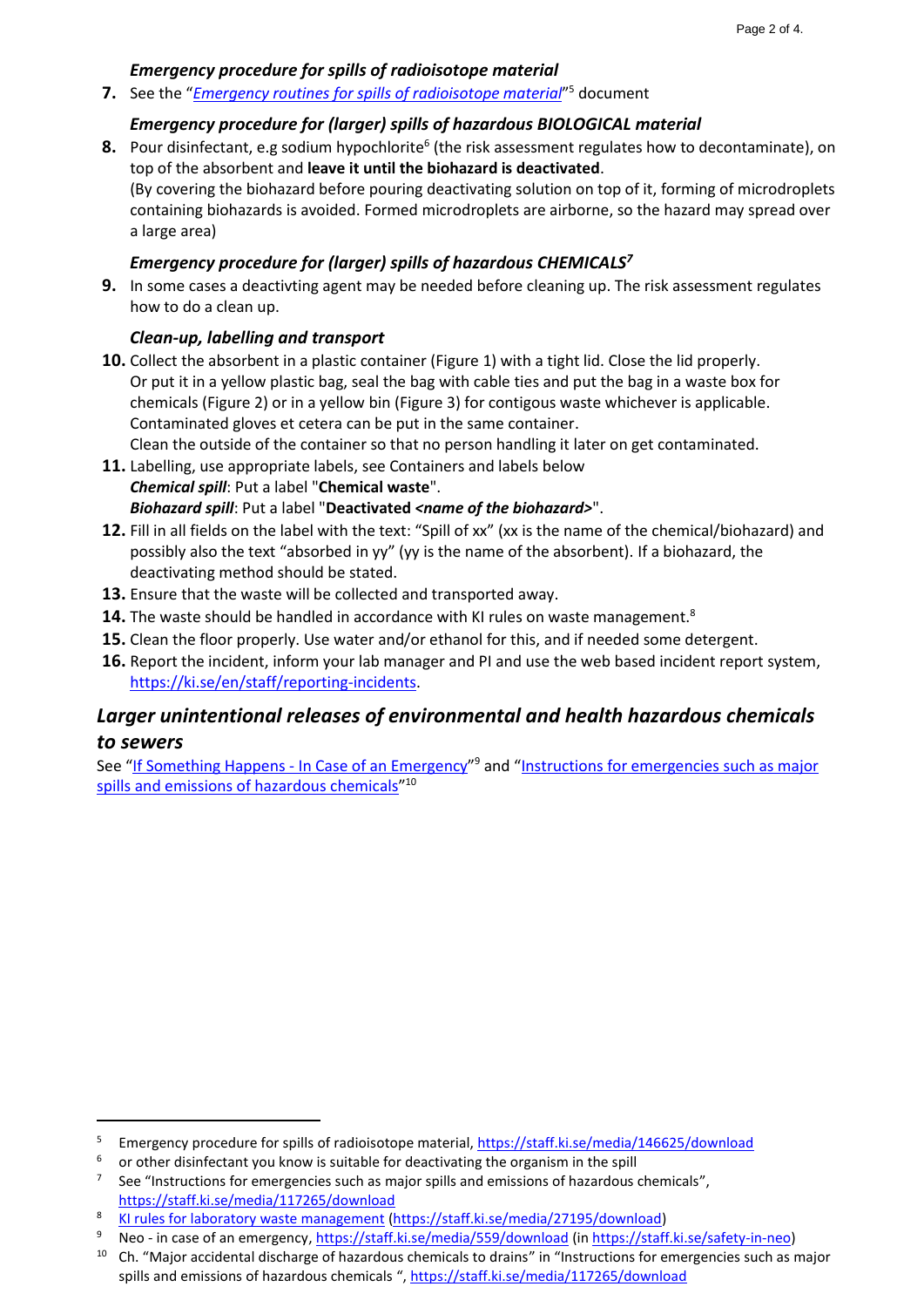## *Containers and labels*

- Use suitable containers/bags for the spillage and label it properly.
- Use a suitable pre-printed Chemical Waste label (can be found in room 8618, see the Neo Document "[Waste Handling](https://ki.se/sites/default/files/Neo_09_Waste_Handling.pdf)"<sup>11</sup>) or a generic label [\(Figure 4\)](#page-2-3).
- Fill in as much information as possible, see above.







<span id="page-2-3"></span>

<span id="page-2-0"></span>**Figure 1. 10 litre container for chemical waste**

<span id="page-2-1"></span>**Figure 2. Chemical Waste Container**

<span id="page-2-2"></span>**Figure 3. Yellow bin Figure 4. Generic Chemical Waste Label**

## *Report*

Chemical spill accidents shall be reported as incidents (Sw: "*tillbud*") and to the nearest manager, [https://ki.se/en/staff/reporting-incidents.](https://ki.se/en/staff/reporting-incidents)

## *Advising/Contacts*

- Neo Work Environment and Lab Safety
	- o Coordinator, Håkan Ottosson [hakan.ottosson@ki.se](mailto:hakan.ottosson@ki.se)
	- o Office: Neo floor 8, 8820
	- o Phone: 070 262 7034
	- o Phone: 08 524 81035
- -
	- o Coordinator, Heike Siegmund [heike.siegmund@ki.se](mailto:heike.siegmund@ki.se)
- KIs contracted chemical expert
	- o Thomas Fritze for advice, Stena Recycling AB
	- o Phone: 010–445 64 81 (office hours
	- o Phone: 070-560 7517 (outside office hours)
- When decontamination help is needed
	- o Mikael Lönnström, FA/V, Ragn-Sells
	- o Phone: 070 837 92 72 (office hours)
	- o Phone: 070 927 27 57 (outside office hours)
- KI Biosafety [https://staff.ki.se/biosafety\)](https://staff.ki.se/biosafety)
	- o Function mailbox [Biosakerhet@ki.se](mailto:Biosakerhet@ki.se)
	- o Spills <https://staff.ki.se/biosafety#heading-3>
	- o Coordinator, Carina Bengtsson [carina.bengtsson@ki.se](mailto:carina.bengtsson@ki.se)
		- o Phone: 08 524 862 89
- Department Biosafety Delegates (2022-01-11) <https://staff.ki.se/media/470/download>
	- o BioNut: Per Antonson [Per.Antonson@ki.se](mailto:Per.Antonson@ki.se)
		- o Clintec: Lisa-Mari Mörk [lisa-mari.mork@ki.se](mailto:lisa-mari.mork@ki.se)
		- o LABMED: Marjan Amiri [Marjan.Amiri@ki.se](mailto:Marjan.Amiri@ki.se)
		- o MedH: Julian Walfridsson [Julian.walfridsson@ki.se](mailto:Julian.walfridsson@ki.se)
		- o MedS: Afsar Rahbar **[Afsar.Rahbar@ki.se](mailto:Afsar.Rahbar@ki.se)**
		- o NVS: Johanna Wanngren [johanna.wanngren@ki.se](mailto:johanna.wanngren@ki.se)
- - o Radiation protection expert Sofia Skyttner [sofia.skyttner@ki.se](mailto:sofia.skyttner@ki.se)
	- o Phone: 0737 12 15 79

• KI Chemical Safety <https://staff.ki.se/chemical-safety> o Spills <https://staff.ki.se/chemical-safety#heading-18>

- 
- KI Radiation Safety <https://staff.ki.se/radiation-safety>

<sup>11</sup> <https://staff.ki.se/safety-in-neo>